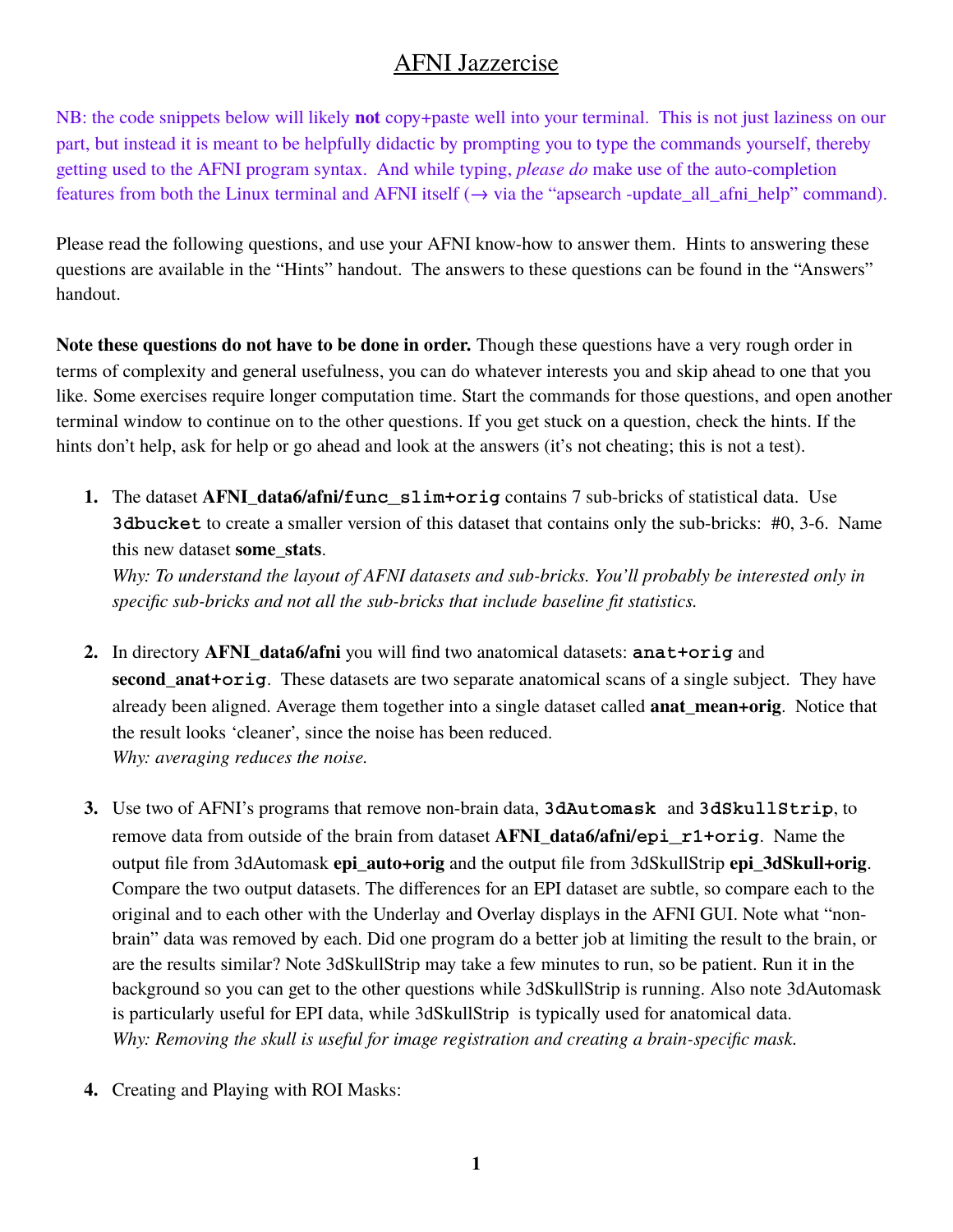**a.** The dataset **AFNI\_data6/afni/func\_slim+orig** has beta values and t-stats for 2 stimulus classes, Vrel and Arel. Use **3dcalc** to create a mask called **VA\_mask** that is **1** everywhere that both the Vrel t-stat and the Arel t-stat values are greater than 4.2, and **0** everywhere else.

*Why: Combining the results in a single mask is useful for a simple conjunction analysis.*

**b.** Similar to part a, create a conjunction mask that is 1 wherever  $a > 4.2$  (from Vrel t-stat sub-brick), **2** wherever b>4.2 (from Arel t-stat sub-brick), **3** wherever both are true, and **0** otherwise. Name this dataset **VA\_mask\_4+orig** (since it contains 4 values).

*Why: Using masks with values of powers of two are easier to look at all possible combinations in conjunction analysis.*

**c.** Use the afni GUI to display this mask, **VA\_mask\_4+orig**, so that each mask value gets its own color. What does each color mean?

*Why: The various combinations will each show a unique color that is easily visible and understood.*

**d.** Use **3dROIstats** to store the average time series from **epi\_r1+orig** into the text file **VA** mean.1D, where the mean is only over the voxels in the mask (from part a), **VA\_mask+orig**.

*Why: Mean time series curves for each ROI are useful for further analysis and display with other AFNI programs or with external applications like Excel and Matlab.*

**5.** Understanding the regression matrix:

Answer the following questions based on plotting the regression matrix X.xmat.1D created during single subject analysis with subject FT. Evaluate the matrix plot as if you have no idea about the experiment design or analysis used. The file is from the single subject analysis of subject FT, and might be under subject\_results/group.horses/subj.FT/FT.results, for example. Start by plotting the regression matrix using "**1dplot** -sepscl X. xmat. 1D", and note that graphs are plotted from the bottom up.

- **a.** How many runs were there in the analysis?
- **b.** What -polort was used (degree of baseline polynomial)?
- **c.** How many regressors of interest were there?
- **d.** What type of experimental design was used (block or event)?
- **e.** How many TRs were analyzed per run?
- **f.** Were there any significant subject movements?
- **6.** Fun with 1D files:
	- **a.** Create three 1-column files with the numbers 1-10 in one column of the first file, 11-20 in the second file, and 21-30 in the third file. (note: you might use 2 different AFNI programs to create each of these files, but it can be done with only one)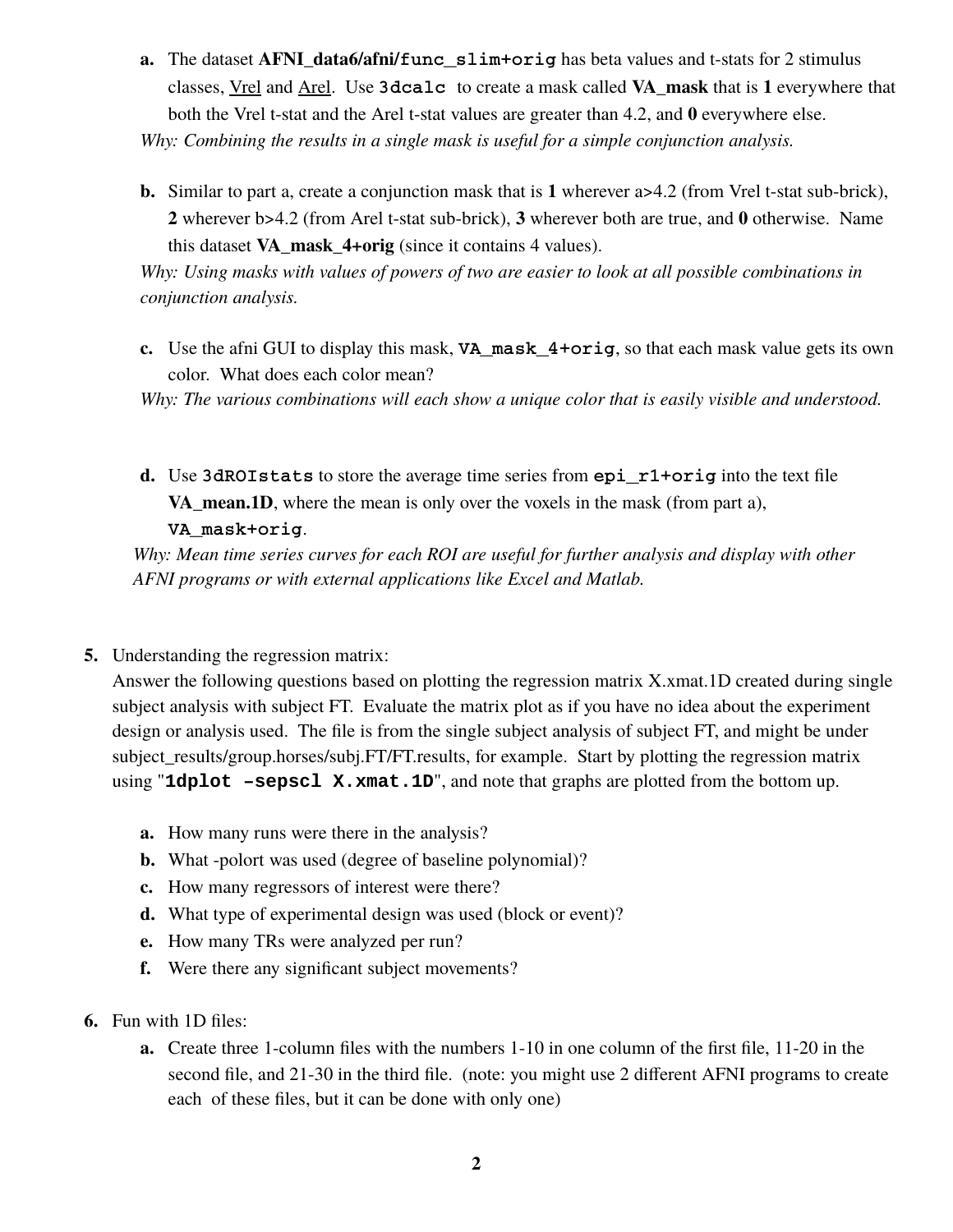- **b.** Concatenate these 3 files into one 3-column file. Call this 1D file **3\_cols.1D.**
- **c.** Create a new file that contains columns  $1, 2, 3, 3, 2, 1$ , from part b (i.e., there will be a total of 6 columns in this new 1D file). Call this new 1D file **6\_cols.1D**.
- **d.** Now take the 6 columns from the previous question and average them together to create a new file with a single column. Call that new file **ex\_mean.1D**. *Why: AFNI 1D programs can help to combine and analyze data from multiple voxels or masks.*

## **7.** Fun with the AFNI GUI:

- **a.** Open **AFNI\_data6/afni/anat+orig** and in any one of the views (sagittal, axial, or coronal), change the gray-scale intensity range to be 300 minimum and 1200 maximum.
- **b.** Open **AFNI\_data6/afni/func\_slim+orig** and set the Full-F as the OLay and Threshold. Set the Threshold to F=8.0. Show only Positive values and set the color scale to show only 8 colors. Edit the color scale so that F-values between 45 and 90 are shown in lime green.
- **c.** View the above settings you created from part b in a sagittal slice. Make a jpeg file from sagittal slice #107 and name it **cool\_slide**.
- **d.** Switch to Talairach view and go to the location for the **right cuneus**.
- **e.** Change the display to show 6 sagittal slices all at once, in a 3x2 montage.

**f.** Can you find the AFNI Mission statement hidden in the AFNI GUI? *Why: The AFNI GUI has the flexibility to look at your data, and it's fun once you learn how.*

### **8.** Doing Calculations in AFNI:

**a.** Determine what type of data (short, float, etc) makes up dataset

# **AFNI\_data6/afni/func\_slim+orig**.

*Why: It's important to know how to find information about your dataset.*

**b.** Calculate 22.3 \* 44.5 using the simple calculating program in AFNI. *Why: AFNI provides calculation tools including simple ones that are useful in scripts.*

**c.** Plot the function  $\sin(x)/(1+x)$  for  $x=0$  to 20 using command line AFNI programs.

# **9.** Aligning data:

Align the anatomical dataset, **AFNI\_data6/anat+orig**, with the EPI dataset, **AFNI\_data6/epi\_r1+orig** using the align\_epi\_anat.py script. Using the -AddEdge option for the script, examine the differences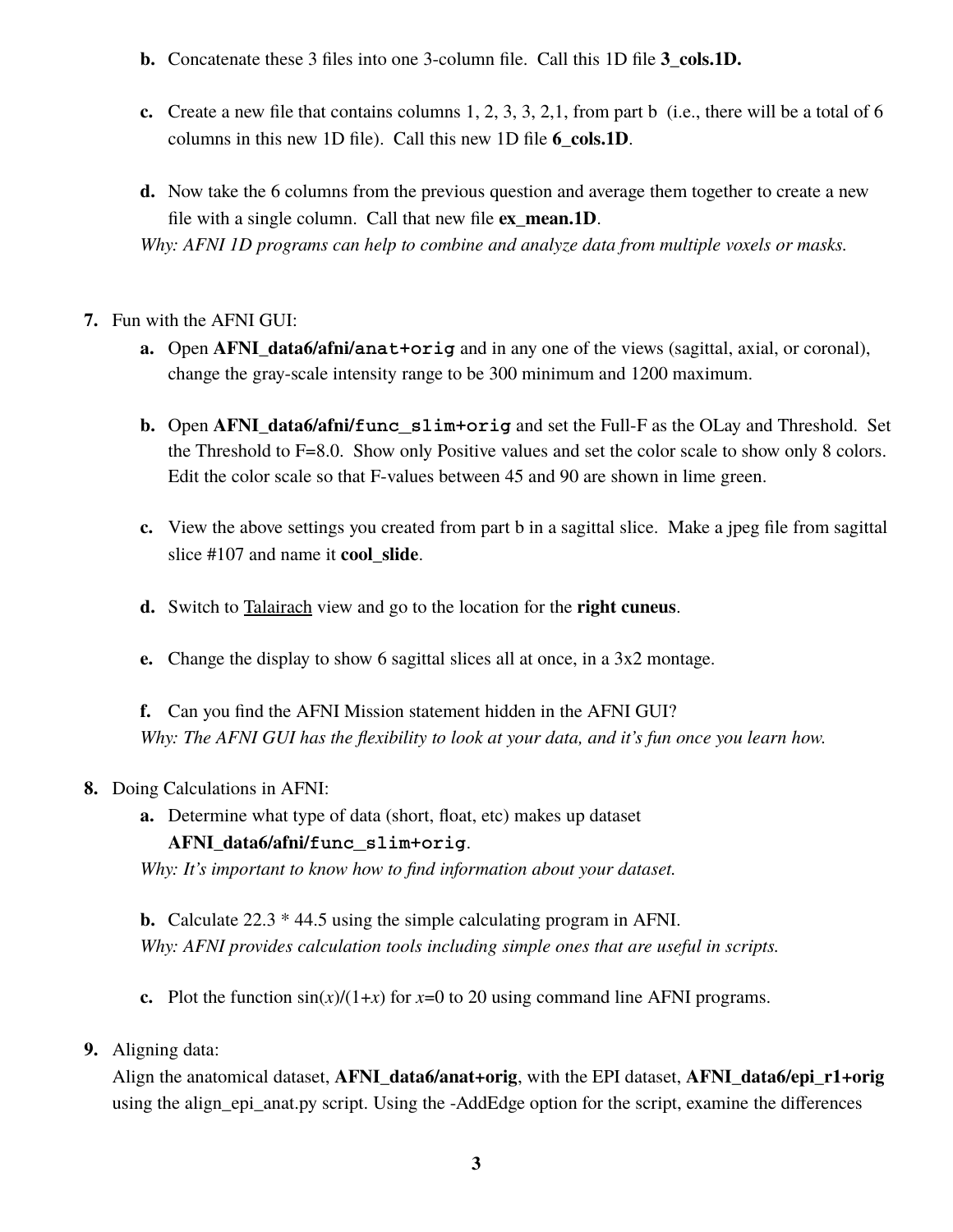between before and after alignment in the AFNI GUI. Note this script can take a few minutes, so start it and continue with the other questions while the script is running.

*Why: Alignment is important for knowing exactly where functional activation occurs. The quality of alignment is not always obvious and requires careful visual examination.*

## **10.** Image Filtering:

- a. Smooth **AFNI\_data6/afni/epi\_r1+orig** with a 8mm FWHM filter. Name the output file **ex\_blur8**.
- b. Enhance **AFNI\_data6/afni/anat+orig** by emphasizing the minimum-valued voxels across +/- 3 voxels in the sagittal (z) direction. Name the output dataset **ex\_minz3**. Note the effects on each slice direction.
- c. Enhance dataset **ex\_minz3+orig** from part b by removing the noise with program **3danisosmooth**. Name the output dataset **ex\_aniso**. Use the **-viewer** option in this program to select the number of noise-removing iterations.

*Why: Image filtering provides some powerful ways to enhance the data. Data can be changed in radically different ways. Use this power wisely and carefully.*

### **11.** Random Exercises with AFNI Datasets:

- a. Open dataset **AFNI\_data6/afni/anat+orig** dataset and find the spatial storage order (i.e., xyzorientation). Re-orient it to LPI orientation and name the new output dataset **exLPI**. *Why: Data may be required by specific programs to match other data or to match a specific orientation.*
- b. Open dataset **AFNI\_data6/afni/func\_slim+orig** and create 2 separate datasets: one with sub-brick 3 only and one with sub-brick 4 only. Call the former dataset **ex\_arel\_coef** and the latter **ex\_arel\_tstat**.

*Why: Extracting specific data is useful for exporting to other software or for making the data fit in memory more easily if it's a large dataset.*

- c. Combine **ex\_arel\_coef+orig** and **ex\_arel\_tstat+orig** from part b into a single dataset called **ex\_fneg**, having the fneg Coef for sub-brick 0, and fneg t-stat for sub-brick 1. *Why: Datasets can be manipulated to include only what you're interested in.*
- d. Convert dataset **AFNI\_data6/afni/func\_slim+orig** to Talairach coordinates with a 4mm<sup>3</sup> resolution. Use dataset **anat+tlrc** in the same directory as the data parent to perform the transformation on **func\_slim+orig**. Name the output file **func\_slim4mm**.

*Why: Talairach data will be 1mm<sup>3</sup>by default. This resolution is often not necessary because it doesn't reflect the resolution of the EPI data. It makes processing slower and taxes memory too.*